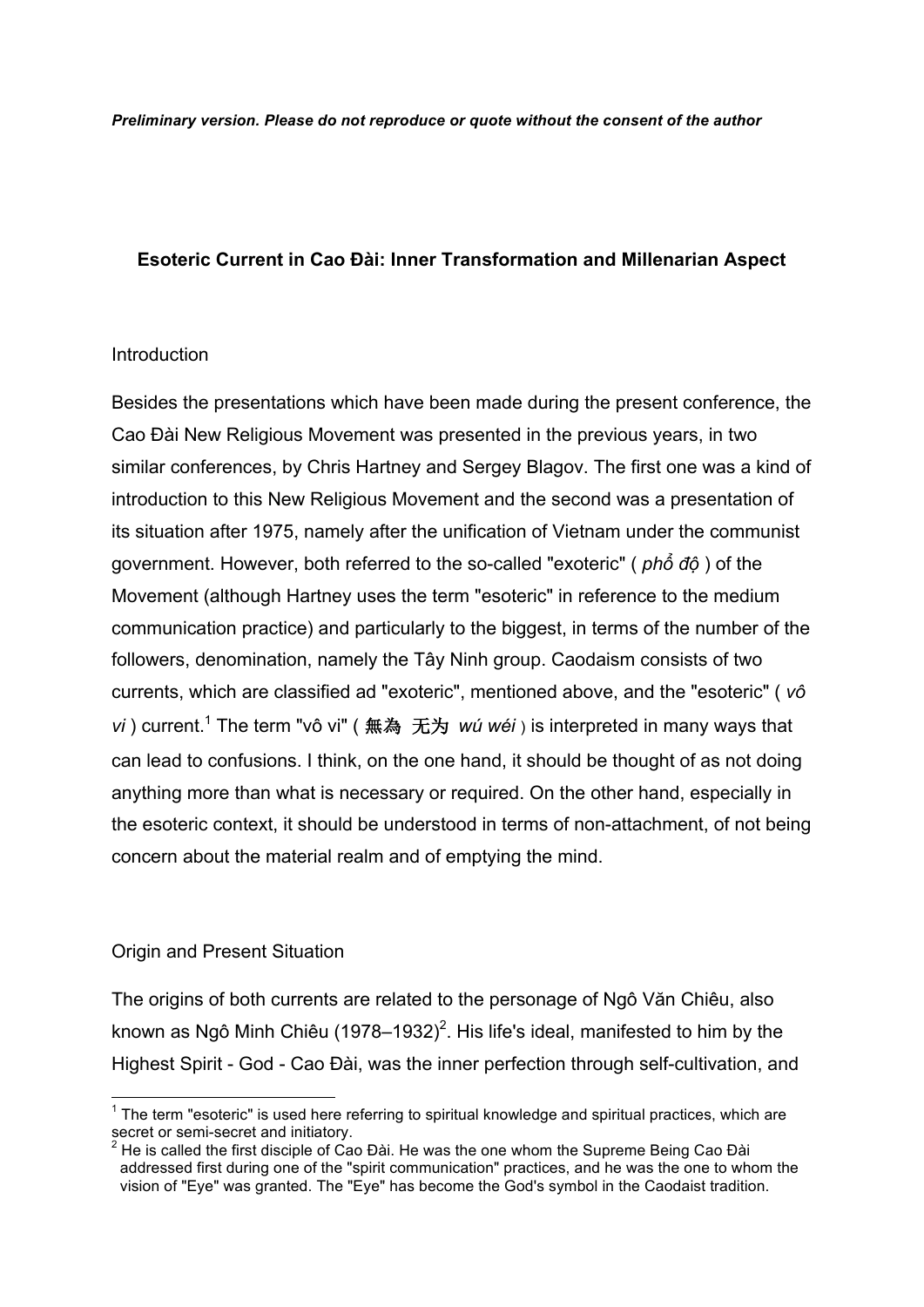especially through meditation. Thus, when most of Cao Đài followers decided in 1926 to build a religious organization and moved to Tây Ninh, he resisted this idea. According to some sources he opposed God's will by rejecting the proposition to move to Tây Ninh and to become the leader of the movement. However, other sources convey the information about his conviction that it was not yet the right time to spread the Cao Đài teaching, to build an organization. According to him, the focus should be put on self-perfection. He dedicated his life to the self-cultivation practice. Those who wanted to follow his exemplary life became his disciples and then initiated the Chiếu Minh tradition.3 They formed a group called now *Cao Đài Chiếu Minh Tam Thanh Vô Vi* that was gathering in the first meditation house<sup>4</sup> and 'séance' place,<sup>5</sup> founded by Ngô Văn Chiêu himself. Their practice was directly related to his teachings transmitted orally, since none of them was put in a written form. However, their practice was also based on the messages transmitted during the "spirit communication" readings, which took place in 1936 and 1937.<sup>6</sup> These messages, entitled "Đại Thừa Chơn Giáo [Grand Vehicle of the True Teaching]," were first published in 1937. This publication can be considered as a kind of "holy scripture" of the Chiếu Minh tradition. In this presentation I refer mainly to this tradition.

It is also worth noting that another group also using the name "Cao Đài Chiếu Minh Tam Thanh Vô Vi,"<sup>7</sup> and claiming a direct connection with the Ngô Minh Chiêu teaching, was founded in 1996 by a woman with the psychic abilities of a medium. These two groups follow what can be termed as the "strict observance" of the Cao Đài esoteric current.<sup>8</sup>

The Chiếu Minh followers do not form a kind of religious organization and they have no ranks. Their community can be understood as a kind of "association" governed by a council.<sup>9</sup> However, the council deals only with administrative and disciplinary issues. It should be also noticed that, in this practice, woman and man are

<sup>&</sup>lt;sup>3</sup> After the death of Ngô Văn Chiêu, the name Chiếu Minh was given to the graveyard where he had been buried. Then it became a proper name of the group itself.

 $4$  It is named Thánh ĐứcTổ Đình (fontal gathering place), now the sacred place where the founder is venerated. It is located in Cần Thơ.

 $\frac{5}{6}$  Dàn ('séance' place), also translated as cenacle.<br>  $\frac{6}{6}$  There are also a few messages from 1945 and 1948.<br>
The Meditation Hall is called Đàn Thông Linh Khiếu and it is located in Cai Lậy.

<sup>&</sup>lt;sup>8</sup> There are a few other groups that combine "exoteric" and "esoteric" practices, as well as combining Naô Văn Chiêu's teaching with some other concepts and being involved in external activities.

<sup>&</sup>lt;sup>9</sup> The group based in Cai Lậy is directly lead by the founder.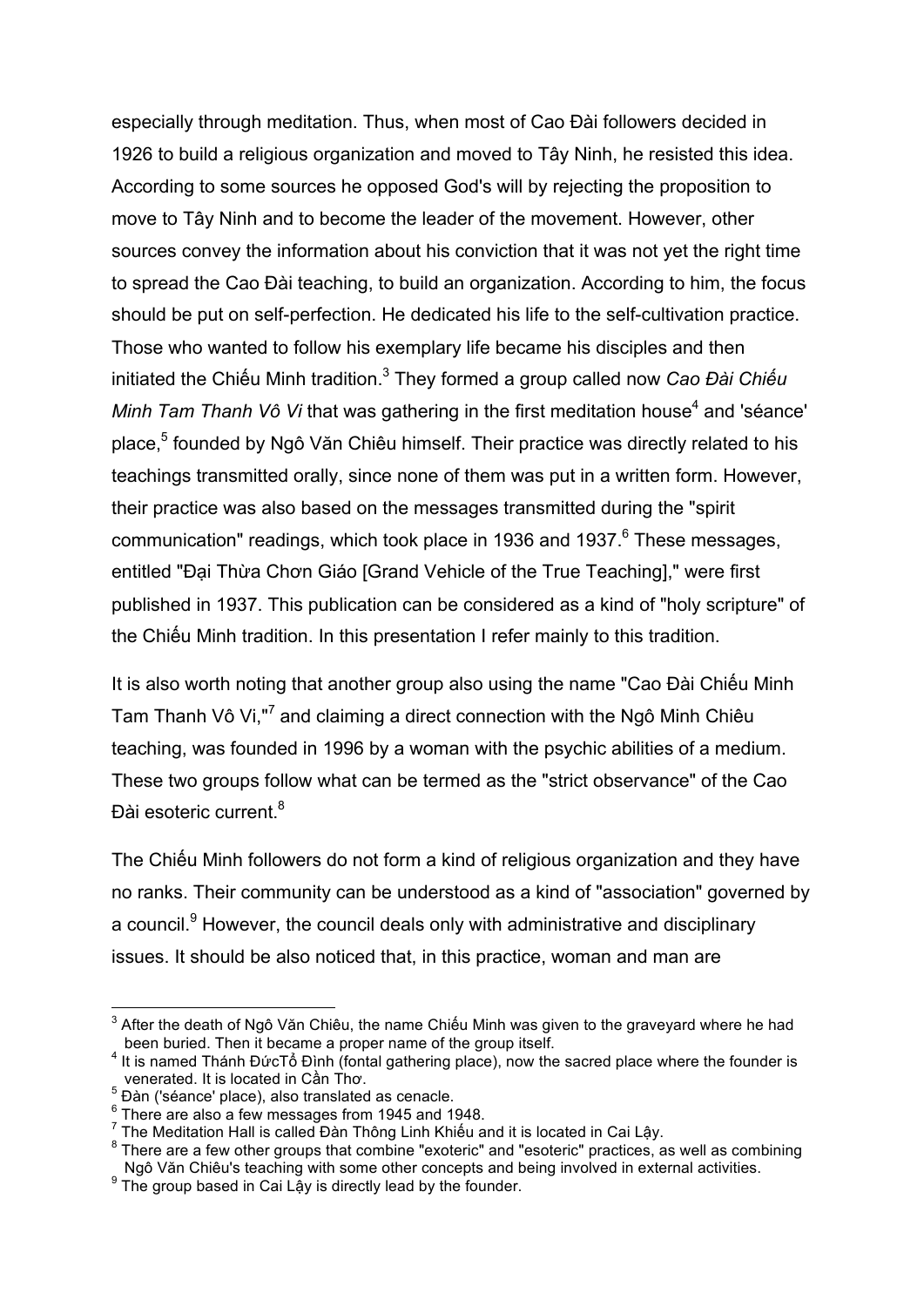considered equal;<sup>10</sup> as they say: "God wanted to create a balance; not a difference in positions."

It is very difficult to make an estimation regarding the number of Chiếu Minh groups' members. The data provided by them differ. According to my estimation, there are around one thousand practitioners in both "strict observance" groups. Moreover, there are also members of other denominations<sup>11</sup> dedicated to this esoteric practice.<sup>12</sup> The practitioners follow the precept of not talking about their spiritual pursuit. The ideal is not to be externally different from common people. That is why they do not use any special clothes or other signs indicating their choice.<sup>13</sup> No form of proselytism exists, nor any form of pressure is used. They believe that people who were developed spiritually in the previous reincarnations will find the way to the Chiếu Minh community. God will help the "prepared" individual to get on the Chiếu Minh path.

The Radical Change of Life

The followers of the Cao Đài esoteric path choose a way of life which is characterized by a radical change and sustained effort in accomplishing "spiritual exercises" ( *công phu*; 功夫 *gōng fu* ): transformative practices that are supposed to lead to gaining compassion, ethical perfection, and achieving a "subtle body" which is called the "second body" ( *nhị xác thân* ), or the "golden body" ( *kim thân* ). A Chiếu Minh saying goes as follows: *tánh mạng song tu*—the perfecting of one's character goes along with the practice of creating the "golden body."

The new life style requires celibacy, eating only vegetarian or vegan food, sleeping in a sitting position, not touching the soil barefoot, avoid too much sweating, not using too cold water for showering.<sup>14</sup> It also requires doing charitable deeds, ethical self-

 $10$  For the last few years, a woman has been the head of the council of the Chiếu Minh Tam Thanh group in Cần Thơ.<br>11 <sub>Litu</sub> –

Like Tây Ninh, Ban Chỉnh Đạo, etc.

<sup>12</sup> In the case of the recently established group, also some Buddhist nuns and monks and Hòa Hảo<br>members follow the meditation practice taught there.

members follow the meditation practice targets for the meditation process.<br>
<sup>13</sup> Commonly, women usually follow the general social custom of wearing some jewellery and having light make-up.

<sup>14</sup> Generally, one should avoid any action reducing her or his vital essence. For example, there is no precept of 'do not smoke.' However, they do not smoke because smoking is believed to be a factor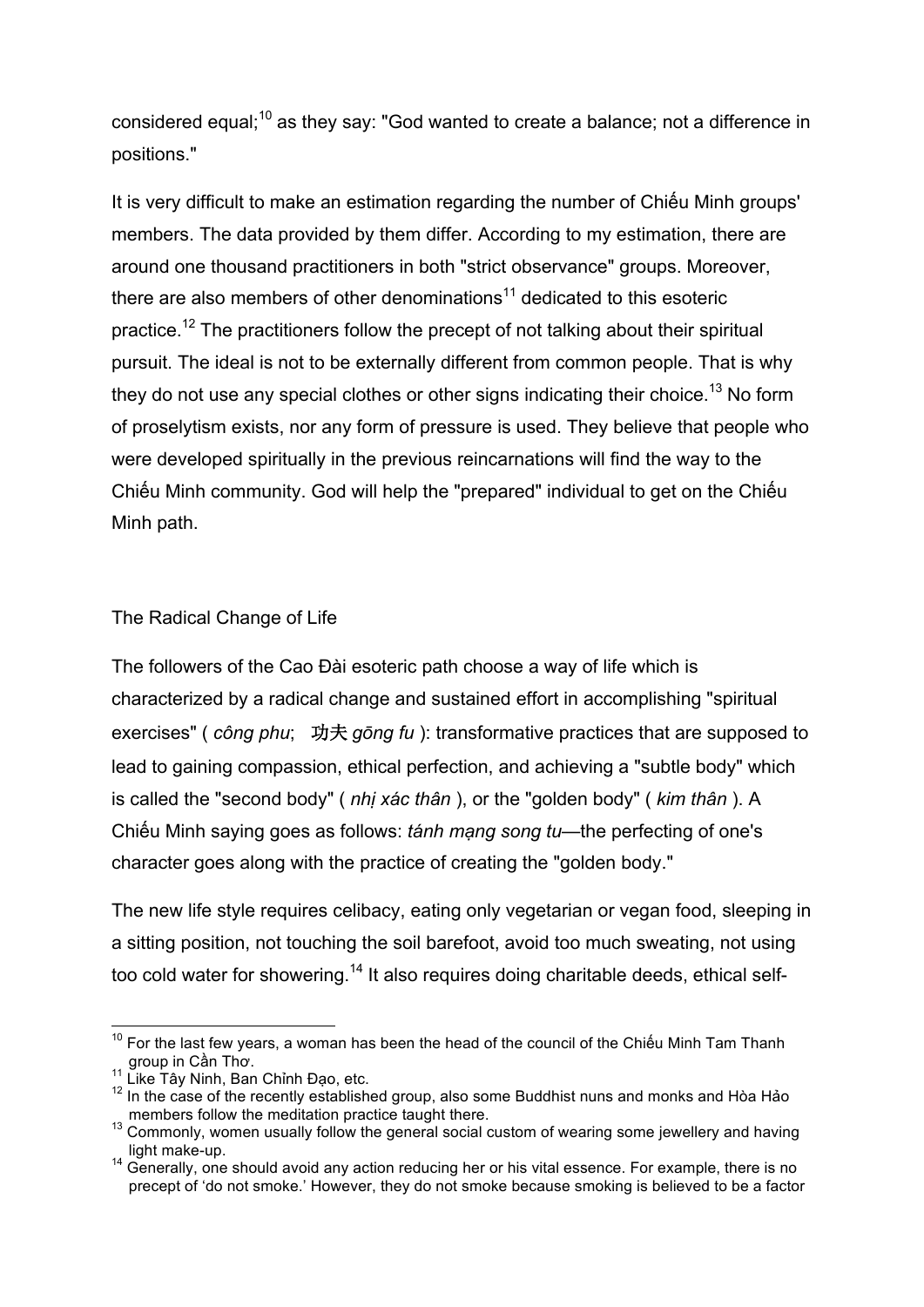correction, study, prayer, and of course practicing meditation. Such a life style entails changes in the organization of daily life, and it considers mandatory not to have too many daily concerns in order to follow the practice in its fullness. The adherents do not live in seclusion. Most of them stay with their families, whereas others live at the Meditation Hall place. Staying with the family requires having a personal room as a place for meditation and for sleeping.<sup>15</sup> For some of them, the change of life results also in a change of their professional life in order to avoid any limitations in accomplishing the spiritual exercises.

# The Goal and the Praxis

What is the goal of this way of life and the pursuit of spiritual transformation? It brings health enhancement, <sup>16</sup> empowerment of mental abilities, <sup>17</sup> attentiveness, and wisdom. However, the main goal is getting away from the wheel of reincarnations and to return to God, the "Great Light" ( *đại linh quang* ), or to the "Original Nature" ( *bổn tánh* ). The goal can be achieved through meditation techniques based on the concepts of "subtle anatomy and physiology." It should be noted that talking about meditation and meditation techniques, we should not think only about mind-based practices. Meditation includes bodily postures and other elements, like the aforementioned way of sleeping, way of eating, etc. It is a mind-body practice.

The practice itself consists of three levels preceeded by a three months and ten days<sup>18</sup> "probation period" in order to recognize their ability to lead fully a celibatarian and vegetarian life, to get to know whether they can go further. The first, basic stage ( *nhứt bộ* ), lasts 3 years and 8 months; the second, medium stage ( *nhị bộ* ), lasts four years; the third stage ( *tam bộ* ) lasts 9 years. The given time period of each level refers to the minimum duration of the praxis. It depends on the practitioner's engagement and on God himself. Those who reached the last level become teachers of others. During the practice, especially at the first and second level, the

that reduces the fruition of the practice.<br><sup>15</sup> In the case of married couples, if only one partner wants to practice the Chiếu Minh meditation then the other one must agree. Without the consent of the spouse the entrant is not allowed to

<sup>&</sup>lt;sup>16</sup> The practitioners point out their health improvement after some time of practicing meditation.<br><sup>17</sup> They also acknowledge the possibility of the human spirit to travel to other places, as well as the possibility of re

possibility of receiving spirit messages mental of a<br><sup>18</sup> It is one hundred days according to the Lunar Calendar.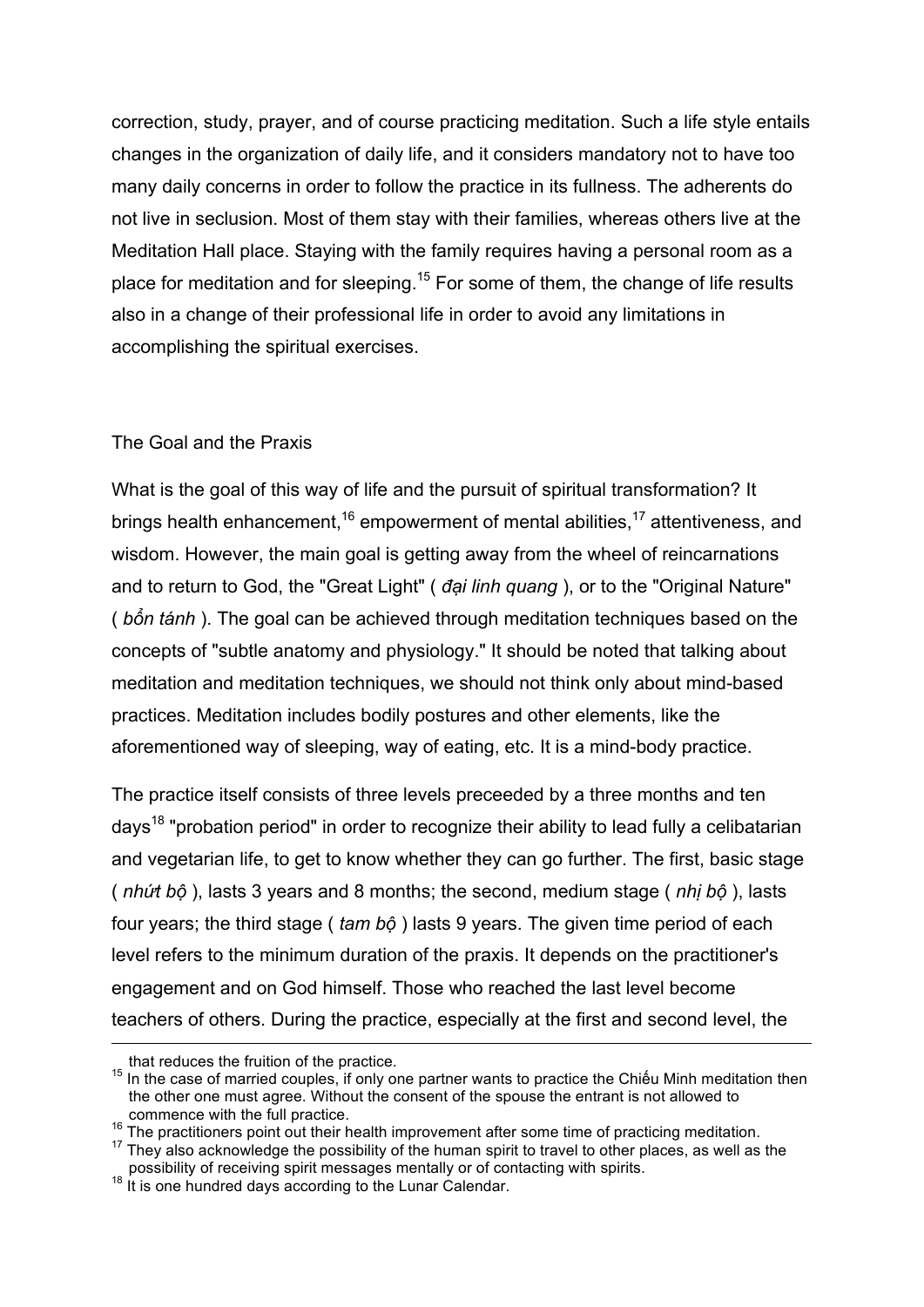practitioner has a one-on-one teacher. The teaching takes place only face to face taking in consideration the psycho-physical and spiritual conditions of the adept. The meditation is practiced four times a day<sup>19</sup> and lasts at least one hour and ten minutes.

It is difficult to say exactly what type or form of meditation is used by the Chiếu Minh practitioners, due to their reluctance to talk about it. According to the available knowledge, it can be called, on the one hand, "apophatic", non-conceptual; as quiet sitting emphasizing emptiness and stillness. However, at the beginning of the meditation praxis the adepts should focus on "good thoughts" and avoid "bad thoughts"; on the "right thinking" in the moral/ethical sense, in order to correct their characters. Then the adepts learn the right way of breathing and also follow the practice of stopping their mind from wandering in order to achieve the state of the "right mind-heart", that is, breath and mind should become one. $^{20}$  On the other hand, Chiếu Minh meditation can be called an "internal alchemy."<sup>21</sup> Human beings have, what is called, "Three Treasures": *tinh* ( 精 *jīng*; vital essence, sperm; mixture of 'yin' and 'yang' ); *khí* ( 气 氣 *qì*; subtle, vital breath; subtle energetic presence [in the body and in the universe] as well as emotions ); and *thần* ( 神 *shén*; spirit; the God's element, the divine spark [ *tiểu linh quang* ]; conscience). The meditation practice is an alchemical process,<sup>22</sup> which consists of transforming *tinh* into *khi* and then into *thần*, resulting in creating the "second body" ("golden body"), which is a subtle cover surrounding the physical body (it can be also understood as a 'subtle body'). After death, the spirit enters this 'subtle body' and through it, as an immortal spirit, escapes the reincarnation chain, thus being able to reach the realm of immortals. Going to the heavenly, spiritual realm is also called "return to God."<sup>23</sup>

<sup>&</sup>lt;sup>19</sup> Around midnight; 6:00 am; noon; and 6:00 pm.<br><sup>20</sup> When asked, the Chiếu Minh practitioners admit that their practice of stopping the mind's wandering is very similar to the Zen technique.

<sup>21</sup> The Chiếu Minh practice seems to be based on or related to Daoist meditations methods: 內丹术 內丹術 *nèidān shù* ('internal alchemy method'), and 內業 *nèi yè* ('inward training'). It requires further research.

<sup>22</sup> The metaphor of "immortal embryo" / "sacred fetus" ( *thánh thai* ) is also used. It refers to the understanding of the meditation praxis as a reversal of the human reproductive activity, as a transformation of the generative, sexual energy into spiritual energy. On the physiological level, it

<sup>23</sup> It should be noticed that the "return to God" is not understood as "being one with God." It is the return to the realm where God dwells, to the "White Jade Palace" ( *Bạch ngọc kinh* ).